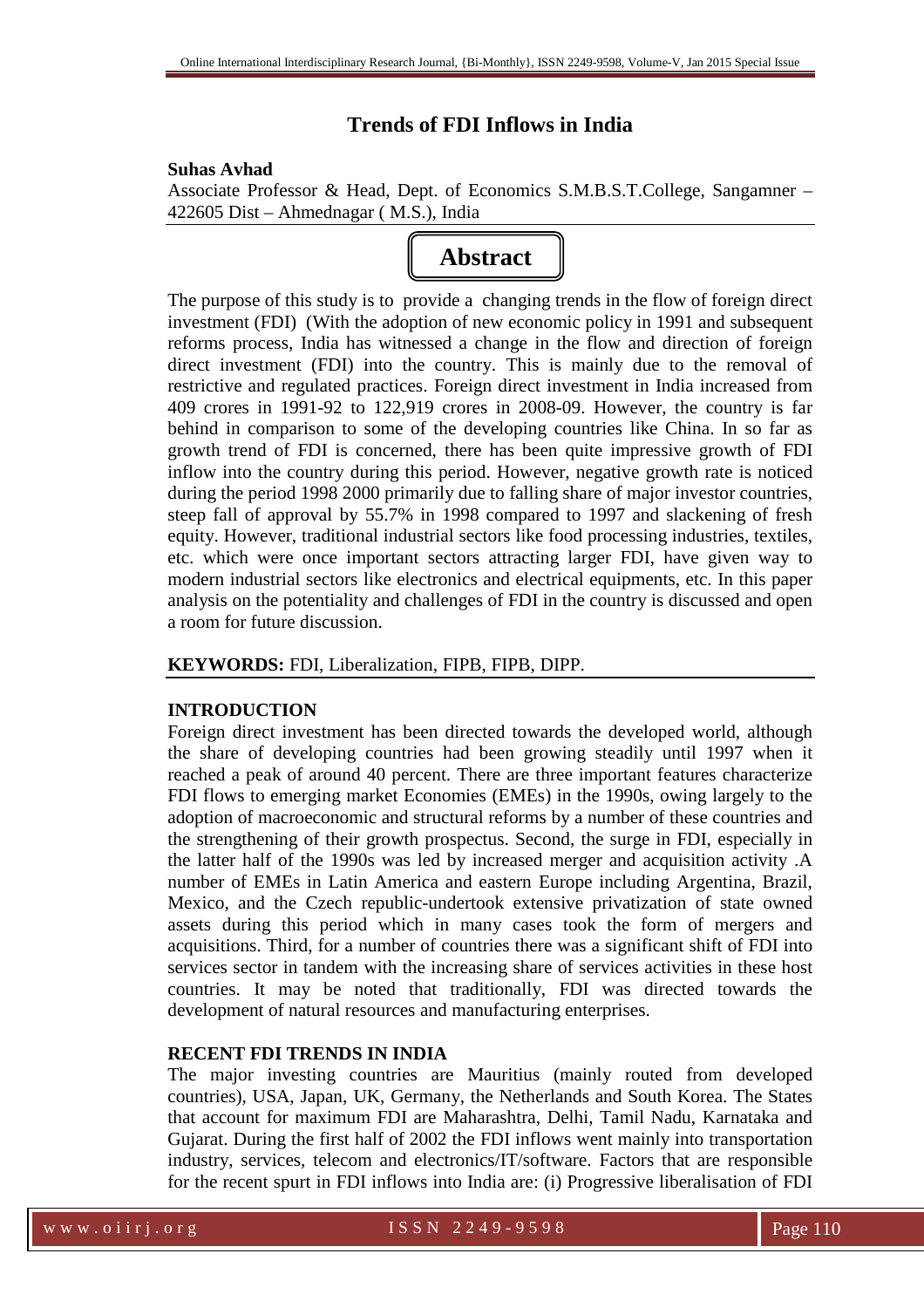policy has strengthened investor confidence – opening up of new sectors (integrated townships, defence industry, tea plantations, etc.) removal of FDI caps in most sectors, including advertising, airports, private sector oil refining, drugs and pharmaceuticals, etc.; and greater degree of automaticity for investment. (ii) Liberalisation of foreign exchange regulations by way of simplification of procedures for making inward and outward remittances. (iii) Sectoral reforms**,** especially in sectors such as telecom, information technology and automobiles have made them attractive destination for FDI. (iv) Policy to allow foreign companies to set up wholly owned subsidiaries in India has enabled foreign companies to convert their joint ventures into wholly owned subsidiaries. The percentage of FDI through merger and acquisition route has increased to around 30 per cent (from around 10 per cent in 1999), which still much lower than the global percentage of 70-80 per cent. (v) Public sector disinvestment has finally emerged as an important means to promote FDI. (vi) Liberal policy towards Foreign Venture Capital Investment (FVCI) has given an impetus to investments in technology and infrastructure projects. (vii) Various investment facilitation measures taken by DIPP such as facility for electronic filing of applications, online chat facility with the applicants, online status on registration/ disposal of applications, dedicated e-mail facility for Investment related queries, etc., have also contributed substantially to improving investor confidence. On an average about 2,000 responses in a year are given to investors and potential investors.

Government has set up an inter-ministerial Committee to examine the extant procedures for investment approvals and implementation of projects, and suggest measures to simplify and expedite the process for both public and private investment. The Committee, which was set up in September 2001, has submitted Part I of its report to the Government, which is under examination. A sub-Group of the Committee is specifically looking into simplification of procedures relating to private investment. The sub-Group will submit its report shortly. The Foreign Investment Implementation Authority (FIIA) has been activated and now meets at regular intervals to review and resolve investment-related problems. A recent study conducted by FICCI, FIIA acknowledges that has emerged as a problem-solving platform.

The Government of India has taken many initiatives to attract FDI inflows, to boost the Indian economy since economic liberalization .As a result; India has received FDI to the tune of Rs 2,522,687.38 crore at the end of June 2007. FDI inflows in India has been analyzed on the basis of the following categorization, viz., year-wise, country-wise , sector- wise and region-wise FDI inflows .The year-wise FDI inflows in India are presented in table1.1

| Year    | Rs crores | Growth rate $(\%)$ | Amount $(\$)$ | Growth rate $(\% )$ |
|---------|-----------|--------------------|---------------|---------------------|
|         |           |                    |               |                     |
| 1991-92 | 409       |                    | 167           |                     |
| 1992-93 | 1,094     | 167.47             | 393           | 135.32              |
| 1993-94 | 2,018     | 84.46              | 654           | 66.41               |
| 1994-95 | 4,312     | 113.68             | 1,378         | 110.09              |
| 1995-96 | 6,916     | 60.39              | 2,141         | 55.82               |
| 1996-97 | 9,654     | 39.59              | 2,770         | 29.38               |
| 1997-98 | 13,548    | 40.34              | 3,682         | 32.92               |
| 1998-99 | 12,343    | $-8.89$            | 3,083         | $-16.27$            |

Table1.1: Year wise FDI inflows in India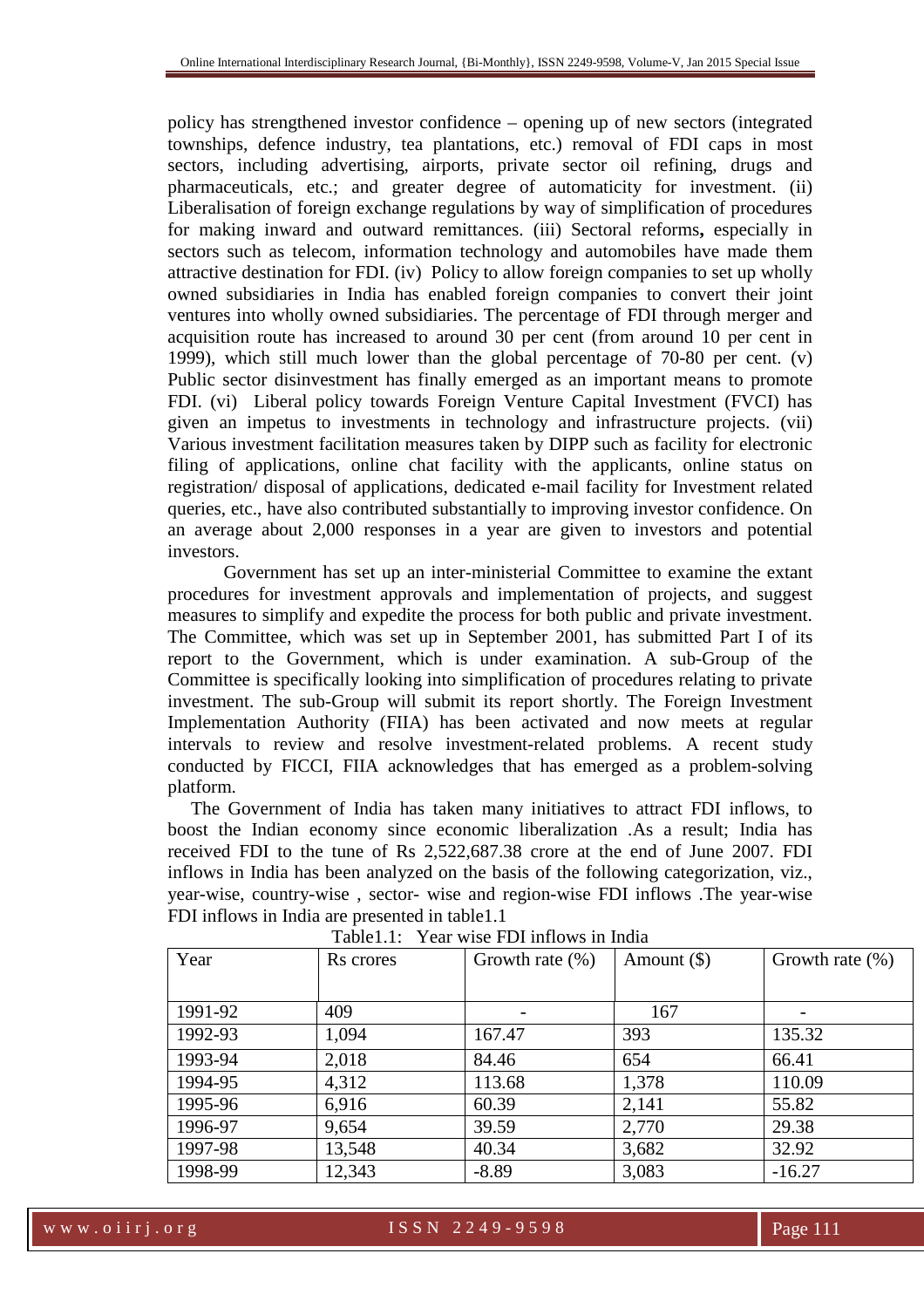| 1999-00  | 10,311  | $-16.64$ | 2,439  | $-20.89$ |
|----------|---------|----------|--------|----------|
| 2000-01  | 12,645  | 22.64    | 2,908  | 19.23    |
| 2001-02  | 19,361  | 5.11     | 4,222  | 45.19    |
| 2002-03  | 14,932  | $-22.86$ | 3,134  | $-25.77$ |
| 2003-04  | 12,117  | $-18.85$ | 2,634  | $-15.95$ |
| 2004-05  | 17,138  | 41.44    | 3,754  | 42.52    |
| 2005-06  | 24,613  | 43.61    | 5,546  | 47.53    |
| 2006-07* | 20,630  | 186.96   | 15,726 | 183.55   |
| 2007-08* | 98,664  | 39.69    | 24,579 | 56.29    |
| 2008-09* | 122,919 | 24.58    | 27,309 | 11.10    |

Source: www.dipp.nic.in//fdi.statistics /India

Note: -\* Includes stock swap of share US\$ 3.2 billion for the year 2006-07 and US\$ % 5.0 billion for the year 2007-08.

 Table1.1 shows the year wise FDI inflows in India. It is clear from the table that FDI inflows went up from 409 crore in1991-92 to Rs 122,919 crores in 2008-09 i.e. an increase by more than 40 times within a span of 18 years. This is mainly due to the initiatives (liberal policies) taken by the Government of India in attracting FDI inflows in India. However, there has been inconsistency in the growth rate of FDI inflows. The FDI growth rate was positive till the end of 1997-98, but thereafter it was negative in the year of 1998-99, 1999-00, 2002-2003, and 2003-2004 and positive in 200-2001, 2001-2002, and 2004-2005.The growth rate in FDI inflows was the highest in 1992-1993 and the decline rate was highest in 2002-03, as compared to their respective previous years. The growth rate was again highest in 2006-07, but it declines in 2008-09.

#### **SECTOR-WISE FDI INFLOWS IN INDIA**

The Department of Industrial Policy and Promotion has recently modified the classifications of the sectors and data released from August 2007 has been based on the new sectoral classifications. According to that classification, the top performers are the services and computer software & hardware sectors. Clearly, India has attracted significant overseas investment interest in services. It has been the main destination for off-shoring of most services as back-office processes, customer interaction and technical support. Indian services have also ventured into other territories such as reading medical X-rays, analyzing equities, and processing insurance claims. However, increasing competition is making it more difficult for Indian firms to attract and keep BPO employees with the necessary skills, leading to increasing wages and other costs.

 Considering the sectoral composition of FDI over the period August 1991 to September 2006, shows that the largest recipient of such investment was the sector of electrical equipment (including computer software and electronics).The share of this sector in cumulative FDI inflows over the period was 17.54 %( i.e. one sixth). It was followed by service sectors (share 12.69%),telecommunication industry (share 10.39%),transportation industry (share 9.31%),power and oil refinery (share 7.45%),chemicals excluding fertilizers (share 5.79%),food processing industries (share 3.12%),drugs and pharmaceuticals (share 2.91%),metallurgical industries (share 2.14%)and cement and gypsum products (share 2.14%).in fact these ten sectors accounted for more than 70%of the FDI in India.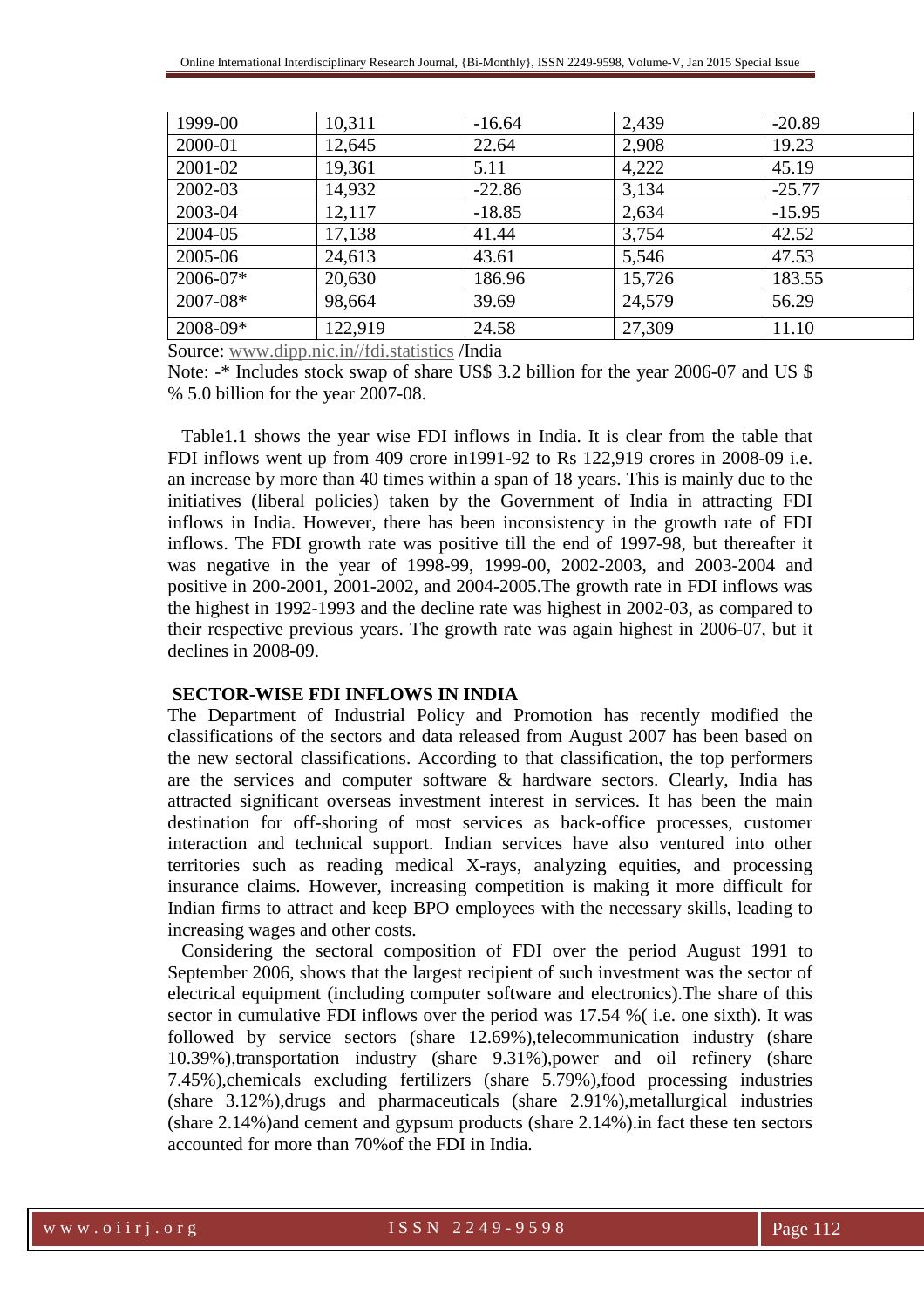The information technology industry is one of the growing sectors in India. In the Asian pacific region India is one of the leading country pertaining to the information technology industry. With more international companies entering the industry, the Foreign Direct Investments (FDI) has been continuous over the year. The rapid development of the telecommunication sector was due to the FDI inflows in the form of international players entering the market and transfer of advanced technologies. The Telecom industry is one of the fastest growing industries in India. With a growth rate of 45%.The FDI in Automobile Industry has experienced huge growth in the past few years. The increase in the demand for cars and other vehicles is due to the increase in the levels of disposable income in India. The options have increased with quality products from foreign car manufacturers. The introduction finance scheme, easy repayment schemes has also helped the growth of the automobile sector. For the past few years the Indian Pharmaceutical Industry is performing very well. The varied functions such as contract research and manufacturing, clinical research, research and development pertaining to vaccines are the strengths of the Pharma Industry in India. Multinational pharmaceutical corporations outsource these activities and help the growth of the sector. The Indian Pharmaceutical Industry has been experiencing a vast inflow of FDI.

The FDI inflow in the Cement Industry in India has increased with some of the Indian cement giants merging with major cement manufacturers in the world such Holcim, Heidelberg, Italcementi, Lafarge, etc. The FDI in Semi-conductor sector in India were crucial for the development of the IT and the ITES sector in India. Electronic hardware is the major component of several industries such as information technology, telecommunication, automobiles, electronic appliances and special medical equipments.

 The country is said to be developed only when there is development in all sectors of the economy. Accordingly, the government of India has been trying to attract foreign capital in all sectors of the economy. The FDI inflows from August 1991 to October 2005, the Electrical equipments including software industries enjoyed the lion's share, as compared to all other sectors of the Indian Economy. Out of total, 14.93% of FDI inflows went to the service sector and 2.14%to the Metallurgical industries in India. These refers to the highest and the lowest percentages respectively in total FDI inflows in India, from August1991 to October 2005.This signifies the importance of the service sector in the development of Indian economy. Further, it also reveals that the FDI inflow was also highest in Transportation industry between 1991to October 2005.

The Table 1.4 shows that out of the total FDI inflows from April 2006 to December 2009, the service sector enjoyed the highest share of 22% of FDI inflows as compared to other sectors of the Indian economy. When we compare it with the last years data, the largest share goes to the electric equipment including software i.e. 14.93% .Here in Table 1.4 computer software and Hardware attains the second position i.e. 9% of the total share of FDI inflows and chemicals 2% in India These refer to the highest and the lowest percentage respectively in total FDI inflows in India from April 2006 to December 2009.This signifies the importance of service Sector in the growth of Indian economy. Further there has been no consistency in the growth of FDI inflows.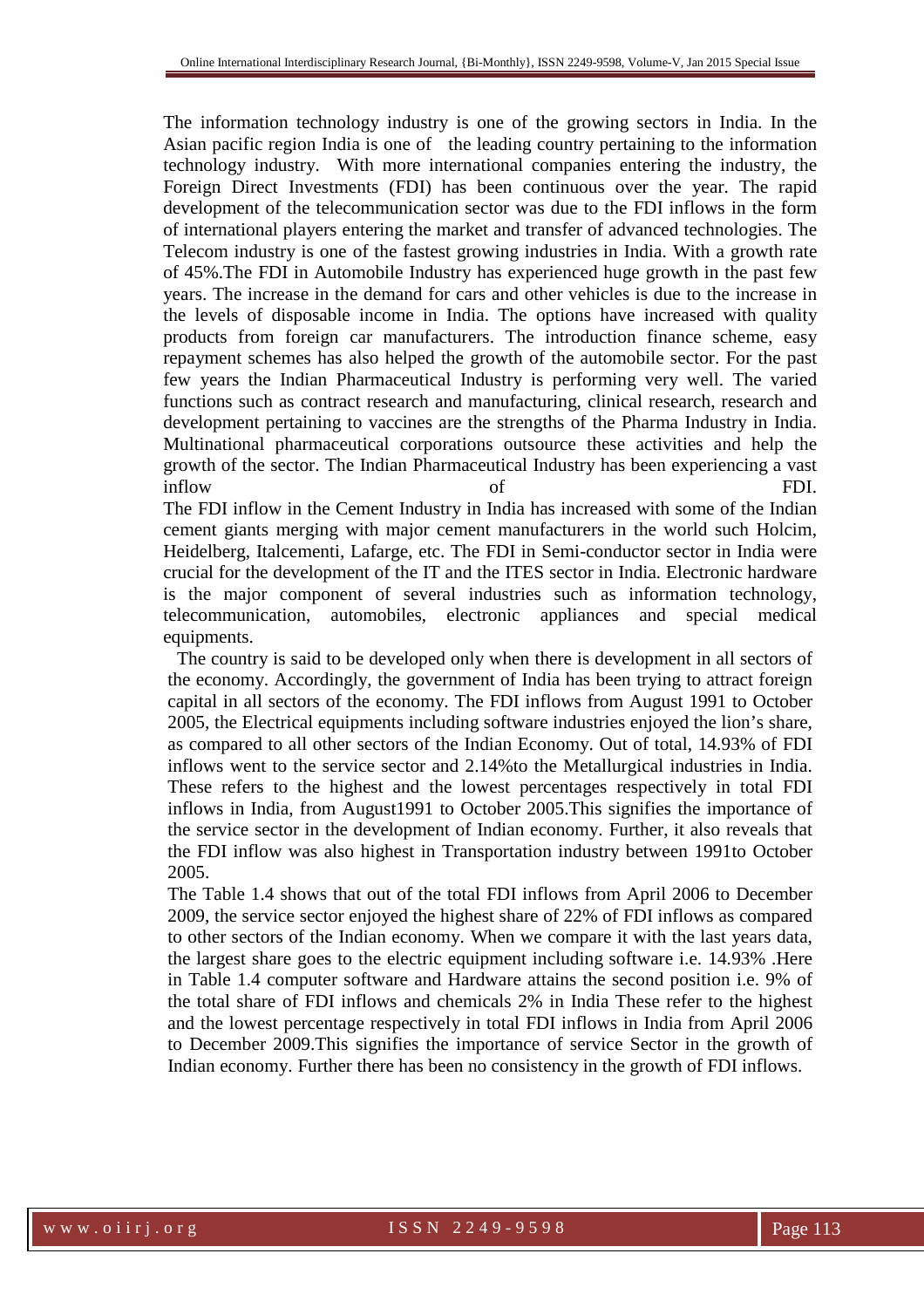| Rank             | <b>Sector</b>          | 2006-   | $2007 -$ | 2008-09  | 2009-10   | Cumulativ      | % age to   |
|------------------|------------------------|---------|----------|----------|-----------|----------------|------------|
| $\boldsymbol{S}$ |                        | 07      | 08       | (April-  | (April-   | $\overline{e}$ | total      |
|                  |                        | (April- | (April-  | March)   | Dec. '09) | <b>Inflows</b> | Inflows    |
|                  |                        | March)  | March)   |          |           | (April '00     | (In terms) |
|                  |                        |         |          |          |           |                | of         |
|                  |                        |         |          |          |           | Dec. '09)      | rupees)    |
| 1.               | <b>SERVICES</b>        | 21,047  | 26,589   | 28,411   | 17,074    | 101,527        | 22 %       |
|                  | <b>SECTOR</b>          | (4,664) | (6,615)  | (6,116)  | (3,547)   | (22,796)       |            |
|                  | $\&$<br>(financial     |         |          |          |           |                |            |
|                  | non-financial)         |         |          |          |           |                |            |
| 2.               | <b>COMPUTER</b>        | 11,786  | 5,623    | 7,329    | 2,857     | 42,353         | 9 %        |
|                  | <b>SOFTWARE</b>        | (2,614) | (1,410)  | (1,677)  | (595)     | (9,549)        |            |
|                  | $\&$                   |         |          |          |           |                |            |
|                  | <b>HARDWARE</b>        |         |          |          |           |                |            |
| 3.               | <b>TELECOMM</b>        | 2,155   | 5,103    | 11,727   | 11,442    | 39,809         | 8 %        |
|                  | <b>UNICATION</b>       | (478)   | (1,261)  | (2, 558) | (2,359)   | (8,735)        |            |
|                  | S                      |         |          |          |           |                |            |
|                  | (radio paging,         |         |          |          |           |                |            |
|                  | cellular               |         |          |          |           |                |            |
|                  | mobile,<br>basic       |         |          |          |           |                |            |
|                  | telephone              |         |          |          |           |                |            |
|                  | services)              |         |          |          |           |                |            |
| 4.               | <b>HOUSING</b><br>$\&$ | 2,121   | 8,749    | 12,621   | 11,472    | 35,255         | 8 %        |
|                  | <b>REAL</b>            | (467)   | (2,179)  | (2,801)  | (2, 383)  | (7,896)        |            |
|                  | <b>ESTATE</b>          |         |          |          |           |                |            |
| 5.               | <b>CONSTRUCT</b>       | 4,424   | 6,989    | 8,792    | 10,543    | 32,720         | 7 %        |
|                  | <b>ION</b>             | (985)   | (1,743)  | (2,028)  | (2,218)   | (7,409)        |            |
|                  | <b>ACTIVITIES</b>      |         |          |          |           |                |            |
|                  | (including             |         |          |          |           |                |            |
|                  | $\&$<br>roads          |         |          |          |           |                |            |
|                  | highways)              |         |          |          |           |                |            |
| 6.               | <b>POWER</b>           | 713     | 3,875    | 4,382    | 6,088     | 20,099         | 4 %        |
|                  |                        | (157)   | (967)    | (985)    | (1,258)   | (4, 448)       |            |
| 7.               | <b>AUTOMOBIL</b>       | 1,254   | 2,697    | 5,212    | 4,696     | 19,763         | 4 %        |
|                  | <b>E INDUSTRY</b>      | (276)   | (675)    | (1,152)  | (976)     | (4,365)        |            |
| 8.               | <b>METALLUR</b>        | 7,866   | 4,686    | 4,157    | 1,613     | 13,118         | 3 %        |
|                  | <b>GICAL</b>           | (173)   | (1,177)  | (961)    | (336)     | (3,060)        |            |
|                  | <b>INDUSTRIES</b>      |         |          |          |           |                |            |
| 9.               | <b>PETROLEUM</b>       | 401     | 5,729    | 1,931    | 1,085     | 11,262         | 2 %        |
|                  | & NATURAL              | (89)    | (1,427)  | (412)    | (219)     | (2,612)        |            |
|                  |                        |         |          |          |           |                |            |
|                  | GAS                    |         |          |          |           |                |            |
| 10.              | <b>CEHMICALS</b>       | 930     | 920      | 3,427    | 1,258     | 10,825         | 2 %        |
|                  | (other<br>than         | (205)   | (229)    | (749)    | (264)     | (2,398)        |            |

## Table 1.2 .SECTORS ATTRACTING HIGHEST FDI EQUITY INFLOWS:  *Amount Rupees in crores (US\$ in millions)*

Source: www.dipp.nic.in//fdi.statistics /India

Note: Cumulative Sector- wise FDI inflows (from April 2000 to December 2009).